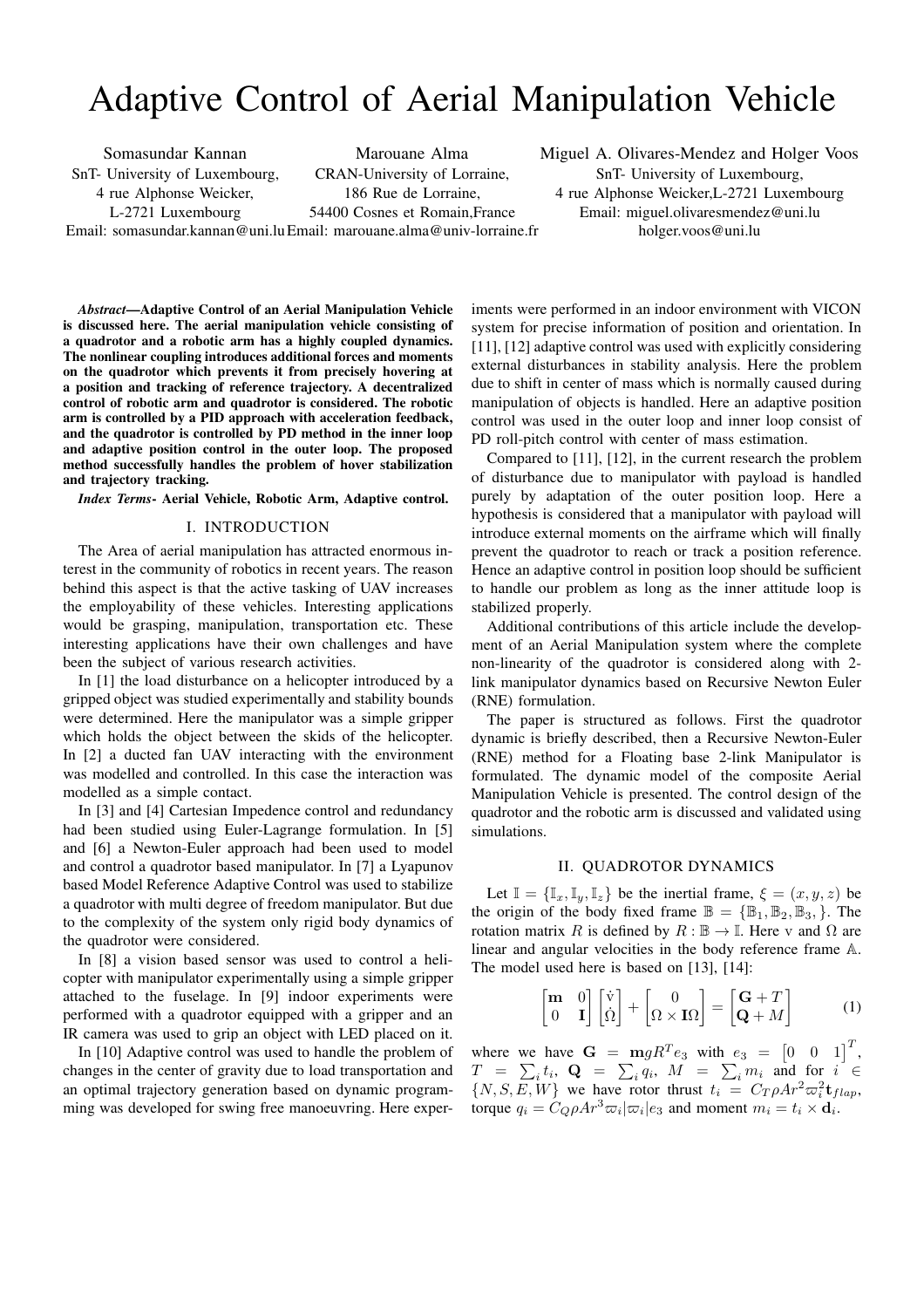The physical parameters the model depends on are mass m, Inertia I, gravity  $g, \rho$  the air density, r is the rotor radius with A the area of the rotor disc,  $\mathbf{d}_i$  is the rotor distance from the quadrotor center of mass with  $\mathbf{d}_N = \begin{pmatrix} 0 & d & h \end{pmatrix}$ ,  $\mathbf{d}_S = \begin{pmatrix} 0 & -d & h \end{pmatrix}$ ,  $\mathbf{d}_E = \begin{pmatrix} d & 0 & h \end{pmatrix}$ ,  $\mathbf{d}_W = \begin{pmatrix} -d & 0 & h \end{pmatrix}$ . Here  $d$  is the arm length of the quadrotor and  $h$  is the height of the rotors above the Center of Gravity. The term  $t_{flap}$  is a function of longitudinal and lateral flapping angles [13] and the constants  $C_T$  and  $C_Q$  are nondimensional thrust and torque coefficients respectively.

The quadrotor is controlled by the variation of forces and moments which can be obtained as a variation of rotor speeds  $\begin{pmatrix} \varpi_1^2 & \varpi_2^2 & \varpi_3^2 & \varpi_4^2 \end{pmatrix}^T = \mathbf{A}^{-1} \begin{pmatrix} T & \tau_x & \tau_y & \tau_z \end{pmatrix}^T$ . Where  $\bf{A}$  is a function of known parameters [15], [16],  $\overline{T}$  is the total upward thrust as defined earlier and  $M = (\tau_x, \tau_y, \tau_z)$  are the rolling, pitching and yawing torque applied to the body of the quadrotor.

## III. ROBOTIC ARM WITH A FLOATING BASE

Here the dynamic equation of the robotic arm is discussed [17]. Formulation of dynamic equations of motions helps to understand the nonlinear behaviour of the system which is key to the efficient design of control laws. Different modeling methods exist in literature such as Newton-Euler, design based on Principle d'Alembert, Lagrange equations of motion, Kane's method , Gibbs-Appell equations of motions. But the Newton-Euler method is used here as it helps us to systematically integrate the robotic arm to the quadrotor model which was also based on Newton-Euler formulation.

A number of dedicated methods exists for floating base manipulators for example see [18]. One of the simplest way is to initialize the velocities and accelerations of the base link at a non-zero value. These velocities and accelerations are in turn transmitted from one link to another by forward recursion and would result in an additional resultant torque.

The manipulator to be considered is an open-chain mechanism consisting of  $N$  joints numbered from 1 to  $N$  connecting  $N + 1$  rigid links numbered from 0 to N. Link 0 is the base of the manipulator where as  $N$  carries the end-effector.

Here first the Kinematics [14] is discussed and then the Recursive Newton-Euler (RNE) Formulation is detailed.

#### *A. Kinematics*

A standard Denavit-Hartenberg convention is employed here. A joint i connects link  $i - 1$  to link i and hence the joint i moves link i. A link is defined by its length  $a_i$  and twist  $\alpha_i$ . Similarly joints are defined through link offset  $d_i$ and joint angle  $\theta_i$ . Here the coordinate frame  $\{i\}$  is attached to the far end of the link  $i$  and the axis of joint  $i$  is aligned with the  $z_i$ −axis. In this convention the transformation from link coordinate frame  $\{i - 1\}$  to frame  $\{i\}$  is defined by rotation and translation as [14]

$$
{}^{i-1}A_i(\theta_i, d_i, a_i, \alpha_i) = T_{Rz}(\theta_i)T_z(d_i)T_x(a_i)T_{Rx}(\alpha_i) \qquad (2)
$$

which can be given as

$$
{}^{i-1}A_i = \begin{pmatrix} c\theta_i & -s\theta_i c\alpha_i & s\theta_i s\alpha_i & a_i c\theta_i \\ s\theta_i & c\theta_i c\alpha_i & -c\theta_i s\alpha_i & a_i s\theta_i \\ 0 & s\alpha_i & c\alpha_i & d_i \\ 0 & 0 & 0 & 1 \end{pmatrix}
$$
 (3)

where  $c\theta$ ,  $s\theta$  etc stands for  $\cos\theta$ ,  $\sin\theta$  respectively and similarly for other angles used in the above equation.

#### *B. Newton-Euler Dynamic Equations of Motion*

First the link specific parameters are defined. Here  $m_i$  is the mass of the link  $i, r_i$  is the location of the center of mass of link  $i$  with respect to origin of link  $i$  coordinates and  $I_i$  is the inertia matrix of the link  $i$ . A Recursive formulation consisting of Forward computation of velocities and accelerations of each link and Backward computation of forces and moments in each joints is discussed. The Recursive Newton-Euler formulation for fixed based was discussed in [19], [20] .This method is further detailed here but only the rotational joint will be considered since it is the one being used here.

*1) Forward Recursion:* Here the angular/linear velocities and accelerations of each link is calculated recursively in terms of its preceding link starting from the base to the end effector. The initial conditions for the base links are  $v_0 = v$ ,  $\dot{v}_0 = \dot{v}$  and  $\omega_0 = \Omega$ ,  $\dot{\omega}_0 = \dot{\Omega}$  and are equal to that of the current velocity and accelerations of the quadrotor. With these initializations the following equations are calculated

$$
\omega_i = \omega_{i-1} + z_{i-1}\dot{q}_i \tag{4}
$$

$$
\dot{\omega}_i = \dot{\omega}_{i-1} + z_{i-1}\ddot{q}_i + \omega_{i-1} \times z_{i-1}\dot{q}_1
$$
 (5)

$$
v_i = \omega_i \times p_i^* + v_{i-1} \tag{6}
$$

$$
\dot{v}_i = \dot{\omega}_i \times p_i^* + \omega_i \times (\omega_i \times p_i^*) + \dot{v}_{i-1}
$$
 (7)

$$
\ddot{r}_i = \dot{\omega}_i \times r_i + \omega_i \times (\omega_i \times r_i) + \dot{v}_i \tag{8}
$$

$$
N_i = I_i \dot{\omega}_i + \omega_i \times (I_i \cdot \omega_i) \tag{9}
$$

$$
F_i = m_i \ddot{r}_i \tag{10}
$$

where  $p^* = [d_i \ a_i \sin \theta_i \ a_i \cos \theta_i]^T$  and the above variables are defined here

- $\omega_i$  angular velocity of link i
- $\dot{\omega}_i$  angular acceleration of link i
- $v_i$ linear velocity of origin of link  $i$  coordinates with respect to link  $i - 1$  coordinates
- $\dot{v}_i$ linear acceleration of origin of link  $i$  coordinates with respect to link  $i - 1$  coordinates
- $\ddot{r}_i$ linear acceleration of link  $i$  center of mass
- $F_i$ total force exerted on link i
- $N_i$ total moment exerted on link i
- qi joint variable  $(\theta_i)$  at joint i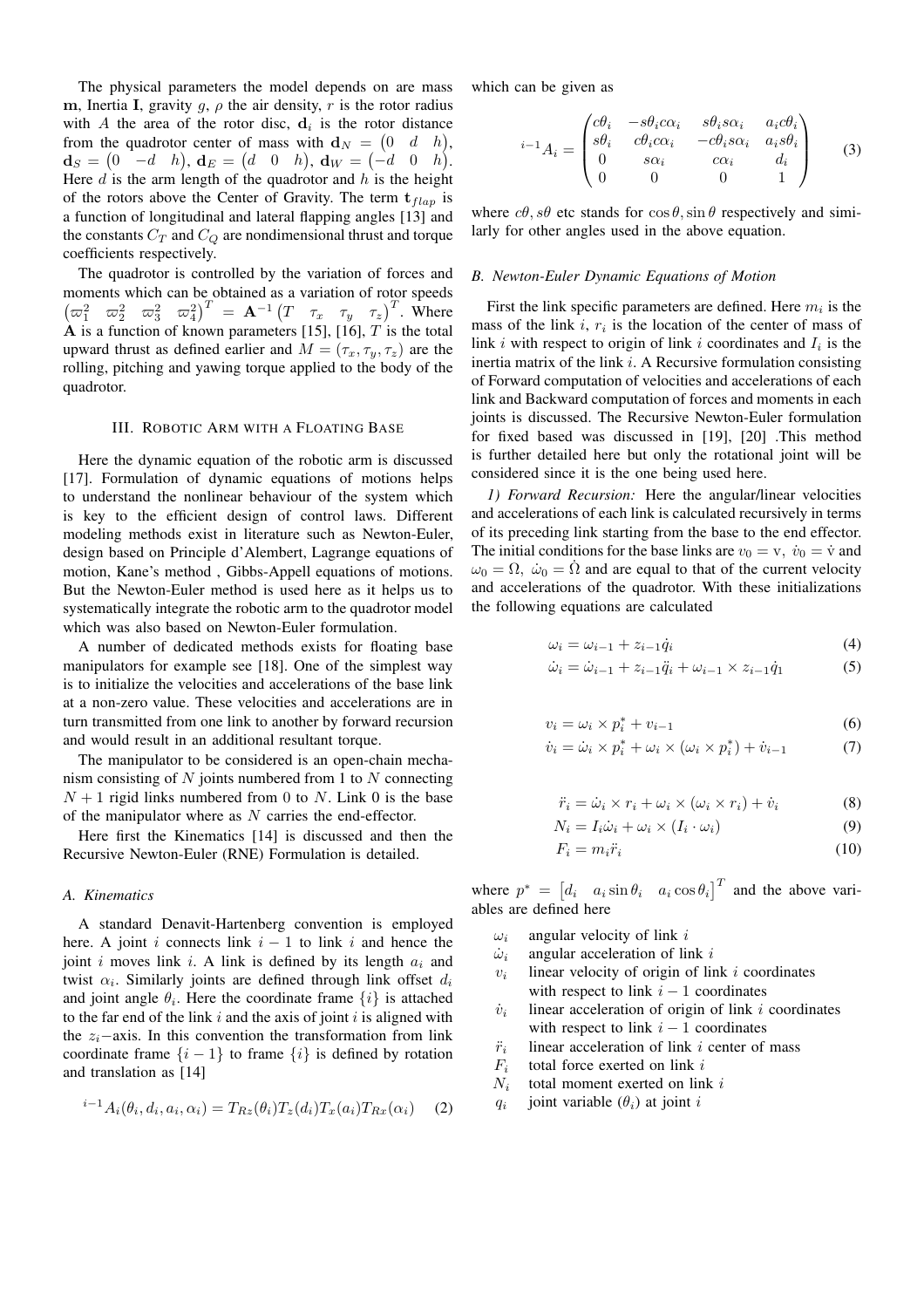*2) Backward recursion:* After the velocities and accelerations of the links are computed, the joint forces can be computed for each link starting from the end-effector to the base. The required equations are

$$
n_i = n_{i+1} + N_i + (p_i^* + r_i) \times F_i + p_i^* \times f_{i+1}
$$
 (11)

$$
f_i = F_i + f_{i+1} \tag{12}
$$

$$
\tau_i = z_{i-1} \cdot n_i \tag{13}
$$

where the above variables are

- $n_i$  moment exerted on link i by link  $i 1$
- $f_i$  forces exerted on link i by link  $i-1$
- $\tau_i$ torque exerted by actuator at joint  $i$  (rotational)

These equations are used to compute the joint torque by using velocities, accelerations, forces and moments in the local link coordinate.

*3) Equation of Motion:* The equation of motion of a manipulator can be written in a general form as [14], [19]

$$
Q_m = M_m(q)\ddot{q} + C_m(q, \dot{q})\dot{q} + F_m(\dot{q}) + G_m(q) + J_m(q)^T w_e
$$
\n(14)

where  $q$ ,  $\dot{q}$  and  $\ddot{q}$  are respectively the joint coordinates, velocities and accelerations,  $M_m$  is the joint-space inertia matrix,  $C_m$  is the Coriolis and centripetal matrix,  $F_m$  is the friction force,  $G_m$  is the gravity loading and  $Q_m$  is the vector of actuator forces at the coordinate  $q$ . The last term gives the joint force due to wrench  $w_e$  applied at the end-effector and  $J_m$  is the manipulator Jacobian. Different methods exist to compute the above inverse dynamic equation (14) but the Method-1 of [20] will be used here. This method is based on the Recursive Newton Euler method discussed earlier.

## IV. QUADROTOR WITH ROBOTIC ARM

The coupled equations of motion for the quadrotor with manipulator is

$$
\begin{bmatrix} \mathbf{m} & 0 \\ 0 & \mathbf{I} \end{bmatrix} \begin{bmatrix} \dot{\mathbf{v}} \\ \dot{\Omega} \end{bmatrix} + \begin{bmatrix} 0 \\ \Omega \times \mathbf{I}\Omega \end{bmatrix} = \begin{bmatrix} \mathbf{G} + T \\ \mathbf{Q} + M \end{bmatrix} + \begin{bmatrix} f \\ n \end{bmatrix}.
$$
 (15)

where the vector  $\begin{bmatrix} f & n \end{bmatrix}^T$  are forces and moments exerted by the manipulator on the quadrotor.

In order to analyse and study the complex dynamic behaviour of the Aerial Manipulation Vehicle (AMV), a benchmark problem was developed. The robotics simulation environment of [14] was used to implement the robotic arm and quadrotor model [13]. The quadrotor developed in [13] is a 4 Kg vehicle with a maximum payload of 1 Kg. Hence it was a suitable choice for the current problem considered here. A manipulator with three joints having two links was chosen here with lengths  $a_1 = 0.25$  m, $a_2 = 0.35$  m and mass  $m_1 = 0.1$  Kg, $m_2 = 0.12$  Kg with inertia matrix  $I = ma^2/12 \text{ diag}(0, 1, 1)$ . Here m and a are mass and length of each link independently.

#### V. CONTROL OF QUADROTOR WITH ROBOTIC ARM

The control of the composite system of Quadrotor and Manipulator or the Aerial Manipulation Vehicle can be subdivided into Independent control of Quadrotor and Manipulator. The two aspects will be discussed further here.

## *A. Control of Quadrotor*

The basic control structure of the quadrotor can be seen in Figure-1 which is a hierarchical structure. The control of manipulator is also added to the structure.Starting with the quadrotor control a clear time scale separation is evident from the structure. First the inner-loop attitude control is discussed and then the outer-loop position control.

*1) Baseline Attitude Control:* The inner loop which has a fast dynamic uses a PD control for coupled pitch and roll dynamics. A simple controller could then be

$$
U_{pr} = -K_p \left( \varepsilon_{pr} - K_d \dot{\Theta}_{pr} \right) \tag{16}
$$

where we have  $\varepsilon_{pr} = \Theta^*_{pr} - \Theta_{pr}$ , with  $\Theta^*_{pr}$  as the pitch and roll demand,  $U_{pr}$  gives us pitch  $(\tau_y)$  and roll torque  $(\tau_x)$ . Similarly a PD control is also used for the yaw control loop

$$
U_{yaw} = -K_p \left(\varepsilon_{yaw} - K_d \Omega_z\right) \tag{17}
$$

where  $\varepsilon_{yaw} = \psi^* - \psi$  is the yaw error with yaw demand  $\psi^*$ . *2) Adaptive Outer Loop Position control:* The position control can be further divided into altitude control and horizontal position control. Adaptive control approach based on [11], [12] is used here and will be discussed briefly.

*a) Adaptive altitude control:* Let us define the altitude position error as  $e_{z_1} = z_d - z$  and let  $e_{z_2} = \delta_z \dot{e}_{z_1} + \lambda_z e_{z_1}$  with  $\{\delta_z, \lambda_z\} > 0$ . Also consider  $e_{z_3} = \gamma_z - \hat{\gamma}_z$  as error function of system dynamic properties such as mass and moment of Inertia with  $\hat{\gamma}_z$  being the estimate. Consider the Lyapunov function  $V > 0$  given as

$$
V(e_{z_2}, e_{z_3}) = \frac{m}{2}e_{z_2}^2 + \frac{1}{2}e_{z_3}^T k_{\gamma, z} e_{z_3}.
$$
 (18)

A simple choice that makes  $\dot{V}(e_{z_2}, e_{z_3}) \leq 0$  can be

$$
U_z := T = \frac{-1}{\cos\phi\cos\theta} (\hat{\gamma}_z + k_{p,z}e_{z_2})
$$
(19)

$$
\dot{\hat{\gamma}}_z = k_{\gamma,z}^{-1} e_{z_2} \tag{20}
$$

The output of the above control law  $U_z$  gives us the required thrust  $T$  to hover and manoeuvre the quadrotor carrying the manipulator. In the above control law  $\gamma_z$  includes the effect of uncertainties in the mass of the quadrotor and other payload attached to it. It also includes the external disturbances acting in the vertical axis.

*b) Adaptive Horizontal position control:* Let us define the error system for horizontal position control as  $e_{xy_1}$  =  $\begin{bmatrix} x_d - x & y_d - y \end{bmatrix}$  and  $e_{xy_2} = \delta_{xy} \dot{e}_{xy_1} + \lambda_{xy} e_{xy_1}$  with  $\{\delta_{xy}, \lambda_{xy}\} > 0$ . Let  $e_{xy3} = \gamma_{xy} - \hat{\gamma}_{xy}$ . Now consider the Lyapunov function  $V > 0$  defined as

$$
V(e_{xyz}, e_{xyz}) = \frac{m}{2}e_{xyz}^T e_{xyz} + \frac{1}{2}e_{xyz}^T k_{\gamma, xy} e_{xyz}.
$$
 (21)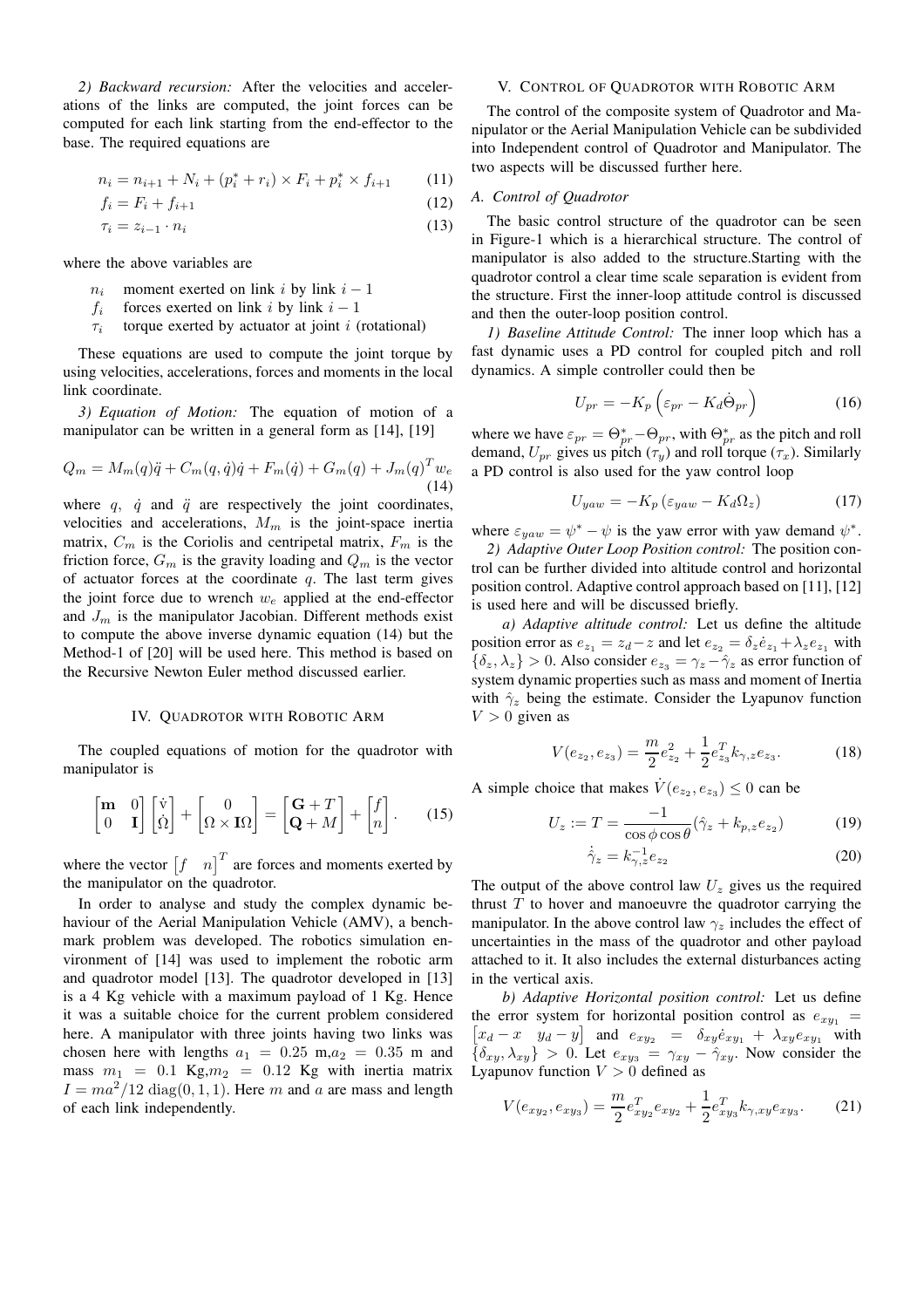

Fig. 1: [17] Control scheme of Quadrotor with manipulator. Here attitude controller is the inner loop and position controller is the outer loop in the quadrotor control. The manipulator is controlled separately using independent joint control.

TABLE I: Attitude control gains.

| Attitude   | K n  |    |
|------------|------|----|
| Pitch/Roll | 1500 | 01 |
| vaw        | 1500 |    |

Let us choose

$$
U_{xy} := \begin{bmatrix} -1 \\ 1 \end{bmatrix} \frac{1}{T} R_z(\hat{\gamma}_{xy} + k_{p,xy} e_{xy_2}) \tag{22}
$$

$$
\dot{\gamma}_{xy} = k_{\gamma,xy}^{-1} e_{xy2} \tag{23}
$$

which makes  $\dot{V}(e_{xy_2}, e_{xy_3}) \leq 0$ . The output of the control law  $U_{xy}$  gives us the desired pitch and roll demand. The details of the stability discussion of the above adaptive position control laws can be found in [11].

#### *B. Control of Manipulator*

For the manipulator control problem an independent joint control method was used preferable with PI-D-I configuration such as

$$
U_m = \left(-K_p - \frac{K_{i1}}{s}\right)\tilde{q} - K_d\dot{q} - \frac{K_{i2}}{s}\ddot{q} \tag{24}
$$

where  $\tilde{q}$  is a joint angle error. Here the inner integral control is essential to deal with the problem of disturbances. Here an acceleration constraint  $\ddot{q}_{min} < \ddot{q} < \ddot{q}_{max}$  is also necessary in order to keep the joint acceleration under safe limits.

# VI. SIMULATIONS

Here we will discuss the application of the above defined controller through simulation on certain scenarios of control of the Aerial Manipulation Vehicle. While considering the usage of the aerial manipulation vehicle two important tasks are essential. These include manipulation of object with the robotic arm during hovering and then displacement of the quadrotor with the robotic arm in a fixed position. These two cases will be discussed here. The various controller gains are given in Tables- I-III

TABLE II: Adaptive Position control gains.

| $\sigma_z$ | $\lambda_z$      | $k_{p,z}$      | 400        |
|------------|------------------|----------------|------------|
| 0xy        | $\lambda x y$    | $k_{p,xy}$     | [100, 100] |
|            | $k_{\gamma,z}$   | 0.005          |            |
|            | $k_{\gamma, xy}$ | [0.005, 0.005] |            |

TABLE III: Manipulator control gains.

| $K_p$    | [50, 50, 50]  | $K_d$    | [2,2,2]      |
|----------|---------------|----------|--------------|
| $K_{i1}$ | [200,200,200] | $K_{i2}$ | [10, 10, 10] |

*A. Object Manipulation using robotic arm with quadrotor in hover*

Here the task is to manipulate an object by precisely controlling the position of the end effector while the quadrotor is hovering at a given position. A simple task of object manipulation is considered here. This task is performed under the assumption that the position of the object is precisely known. The objective is to hover the quadrotor at position  $\{0, -1, -4\}$  and the manipulator joint should achieve final joint angle  $\{0, -2.3, 1.5\}$  radians starting from initial joint angle  $\{0, -2.3, 2.3\}$  radians. This scenario simulates reaching an object whose position is already known while the quadrotor is hovering. The manipulator control is handled using the independent joint control discussed above in Section-V-B and the hovering position control is based on Section-V-A.

The manipulator joint position error during hovering can be seen in Figure-2. The manipulation of the arm introduces drifts in the position and attitude as seen respectively in Figure-3 and Figure-4 which is compensated by adaptation of the gain. The evolution of the gain can be seen in Figure-5.

## *B. Quadrotor trajectory control with manipulator in a fixed position*

Here the simulations are performed for trajectory tracking with manipulator position hold. The objective is that the aerial manipulation vehicle should move from initial position  $\{0, -1, -4\}$  to  $\{1, -2, -5\}$  with holding the manipulator at fixed position with joint angles  $\{0, -2.3, 2.3\}$  radians. The respective results of the simulation can be seen here. The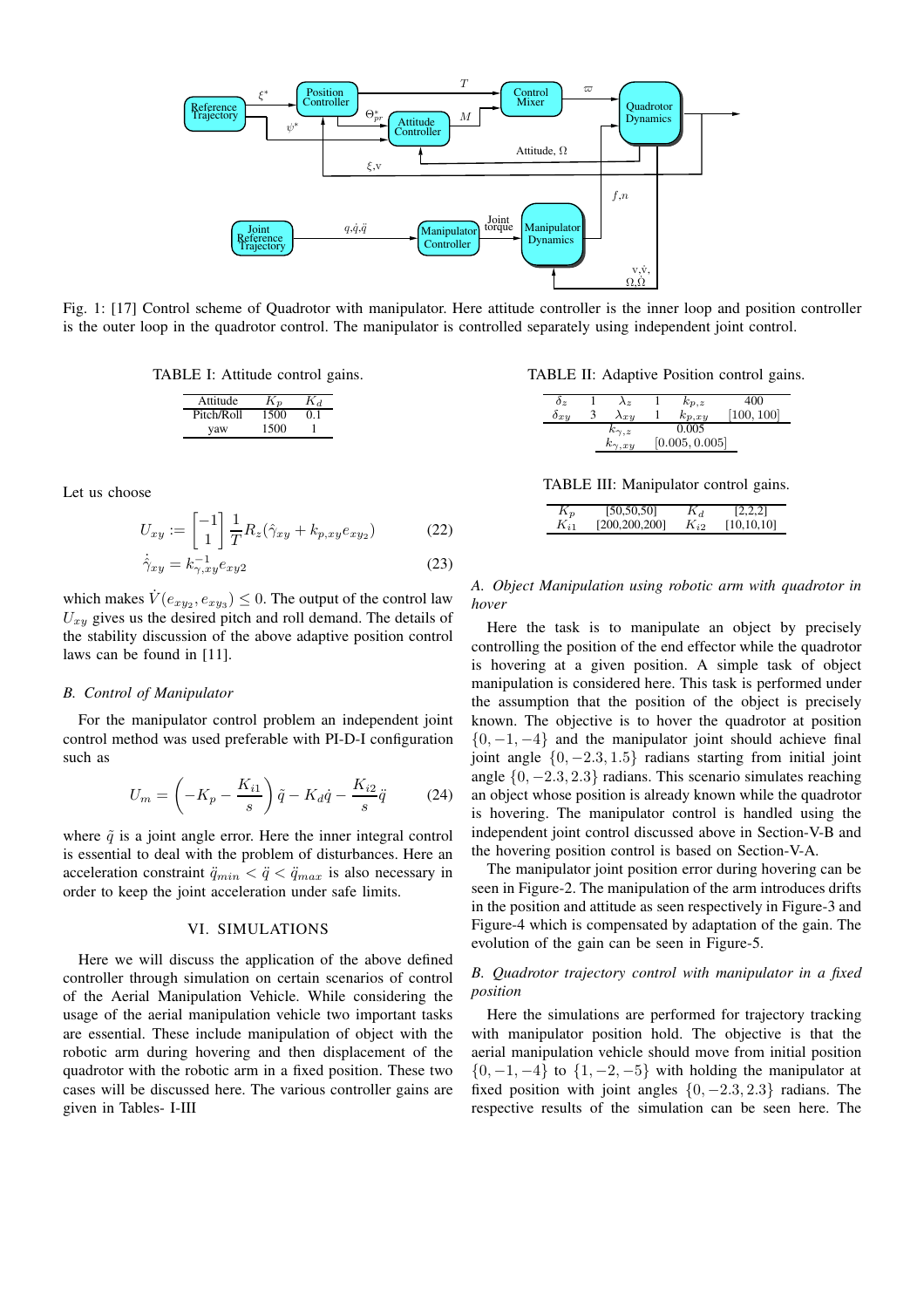

Fig. 2: Manipulator control in hovering: Joint position error norm.



Fig. 3: Manipulator control in hovering: Quadrotor Position Error Norm.

position error norm for the trajectory tracking control can be seen in Figure-6 with the attitude of the vehicle respectively in Figure-7. The evolution of the adaptive gains for the trajectory tracking problem can be seen in Figure-8. While the quadrotor is moving from its initial position to the final, the manipulator is controlled at a fixed position and the respective norm of the joint angle error can be seen in Figure-9.

## VII. CONCLUSIONS

Adaptive control of an Aerial Manipulation vehicle is presented here. Simulations were performed to analyse the problem. The given adaptive control is able to stabilize the quadrotor from the disturbances caused due to resultant forces and moments acting on it by the manipulation of a robotic arm. Convergence of the trajectory tracking problem is also obtained while the manipulator is controlled at a fixed pose.

## ACKNOWLEDGMENT

This work was Supported by the Fonds National de la Recherche, Luxembourg (Project Code:4926925)



Fig. 4: Manipulator control in hovering: Quadrotor Attitude.



Fig. 5: Manipulator control in hovering: Evolution of Adaptive gain.

#### **REFERENCES**

- [1] P. E. I. Pounds, D. R. Bersak, and A. M. Dollar, "Grasping from the air: Hovering capture and load stability," in *2011 International conference on Robotics and Automation*, 2011, pp. 2491–2498.
- [2] L. Marconi, R. Naldi, and L. Gentili, "Modelling and control of a flying robot interacting with the environment," *Automatica*, vol. 47, pp. 2571– 2583, 2011.
- [3] V. Lipiello and F. Ruggiero, "Cartesian impedence control of a uav with a robotic arm," in *10th IFAC Symposium on Robot Control*, 2012.
- [4] ——, "Exploiting redundancy in cartesian impedance control of UAVs equipped with a robotic arm," in *2012 IEEE/RSJ International Conference on Intelligent Robots and Systems*, 2012, pp. 3768–3773.
- [5] M. Orsag, C. Korpela, and P. Oh, "Modeling and control of mm-uav: Mobile manipulating unmanned aerial vehicle," *Journal of Intell Robot Sys*, vol. 69, pp. 227–240, 2013.
- [6] A. Khalifa, M. Fanni, A. Ramadan, and A. Abo-Ismail, "Modeling and control of a new quadrotor manipulation system," in *2012 First International Conference on Innovative Engineering Systems (ICIES)*, 2012, pp. 109–114.
- [7] M. Orsag, C. Korpela, S. Bogdan, and P. Oh, "Lyapunov based model reference adaptive control for aerial manipulation," in *2013 International*